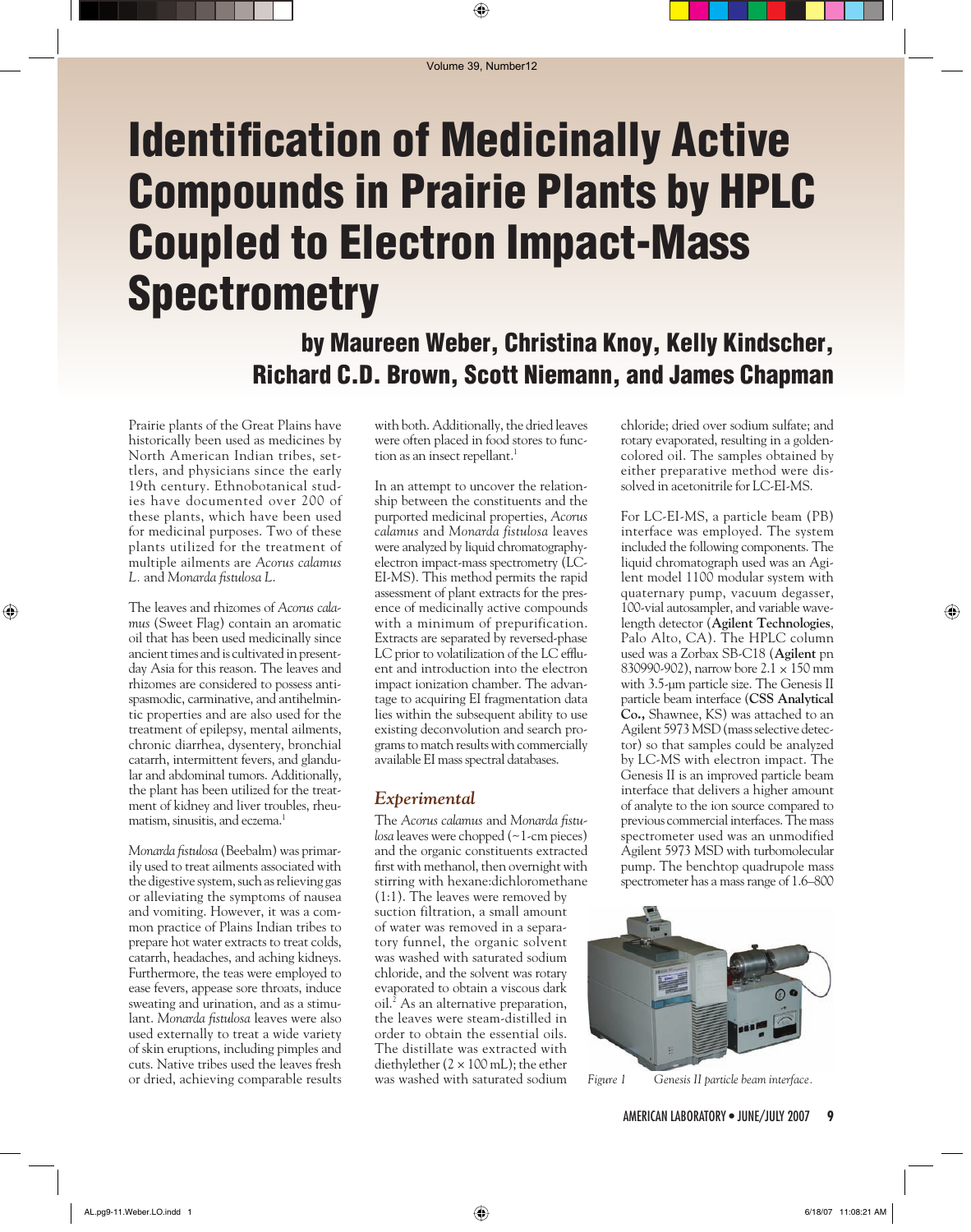

*Figure 2* TIC from PB-LC-EI-MS for Acorus calamus. Figure 3 TIC from PB-LC-EI-MS for Monarda fistulosa.



mass units, 10,000-V high-energy conversion dynode (HED), and is available with EI or EI-CI (chemical ionization) capabilities (see *Figure 1*).

### *Results and discussion*

An HPLC chromatographic method was successfully developed using a reversedphase column with UV detection at 254 nm that could resolve approx. 35 peaks from the *Acorus calamus* and 25 peaks from the *Monarda fistulosa* leaf extracts. When this separation was coupled with the PB-LC-EI-MS, the total ion chromatograms (TIC) shown in *Figures 2* and *3* were obtained. The collected data for the particle beam LC-EI-MS were submitted for deconvolution and extracted ion analysis using the AMDIS program (Automated Mass Spectral Deconvolution and Identification System, version 2.1, DTRA/NIST, 2002). The deconvolution program found 189 ion signatures in the particle beam TIC for the organic extract of the *Acorus calamus* leaves. Similarly, the deconvolution program found 93 components in the particle beam TIC for the organic extract of the *Monarda fi stulosa* leaves. Comparisons of unidentified constituents and AMDIS library matches are shown in *Figure 4*.

The deconvolution program isolates and identifies every component ion signature that it believes is unique, and frequently will match the same component several times to one peak in the TIC. This exhaustive analysis does produce some redundancies, but is critical to the discovery and investigation of coeluting component peaks. Our evaluation of the EI data yielded about 60 completely unique ion signatures in the analysis of the *Acorus calamus* leaf constituents from the PB-LC-EI-MS, and the authors were able to identify 29 constituents by mass spectral matching. Using the PB-LC-EI-MS data collected from the *Monarda fi stulosa* leaves, 17 constituents were identified conclusively. While the matching does postulate the presence of the constituent, it alone is not proof of the absolute identity. Several of these assignments were further supported by comparison to previously published accounts of the constituents.

Interesting results were obtained from both the LC-EI-MS analysis of the *Acorus calamus* and *Monarda fistulosa* leaf extract. One of the newly identified constituents is epieudesmin, which belongs to the class of plant molecules known as lignans. In addition to the mass spectral match, the identity of epieudesmin was confirmed by comparison to an authentic synthesized standard provided by Dr. Brown's laboratory.3 Several of epieudesmin's confirmed pharmacological actions correlate to the purported herbal medicinal actions or uses of *Acorus calamus* leaves or rhizomes, and its presence in the leaves could implicate it as the medicinally active agent. Galgravin, also a lignan, was identified and is used for the treatment of malaria and rheumatism in addition to its neurotrophic effects.<sup>4</sup> Another constituent, sakuranin, has been shown to have antihyperlipidemic activity, and plant extracts containing sakuranin have been used as an herbal treatment for diabetes. The flavanoid retusin was identified and has previously been shown to be an antitumor and psychoactive agent. Teas containing this compound function as antiinflammatory and analgesic preparations, and have been utilized as a purgative, laxative, and cathartic.

The discovery of two plant lignans, epieudesmin and galgravin, in the leaves of the plant potentially explains several of the purported activities attributed to *Acorus calamus*. Epieudesmin has been shown to have antineoplastic activity against the murine P388 lymphocytic leukemia cell line and several human cancer cell lines (BXPC-3, MCF-7, SF268, NCI-H460, KM20L2, and  $DU-145$ ).<sup>5</sup> Galgravin has demonstrated activity in preventing neuronal death and stimulating neurite growth. Structurally similar lignans have also shown neuroprotective activity in in vitro models for Alzheimer's and Parkinson's disease.<sup>4</sup> Both epieudesmin and galgravin were identified in the methanolic extracts of *Acorus calamus* leaves.

Many of the previously unidentified constituents in *Monarda fistulosa* have been linked to medicinal properties. The medicinally active constituents were identified from the PB-LC-EI-MS data in Figure 3. Again, comparisons of unidentified constituents and AMDIS library matches are shown in Figure 4. Oleanolic acid is reported to be used as an antiinflammatory, while linolenic acid has been used to treat heart disease and rheumatism.6,7 The constituent phytol, used in making vitamins E and K, has been researched in connection with preventing various illnesses.<sup>8</sup> The sesquiterpene germacron was identified and has been shown to work against bronchitis, and has also been known to benefit skin.

To this point only a fraction of the chemical constituents of the *Acorus calamus* and *Monarda fi stulosa* leaves